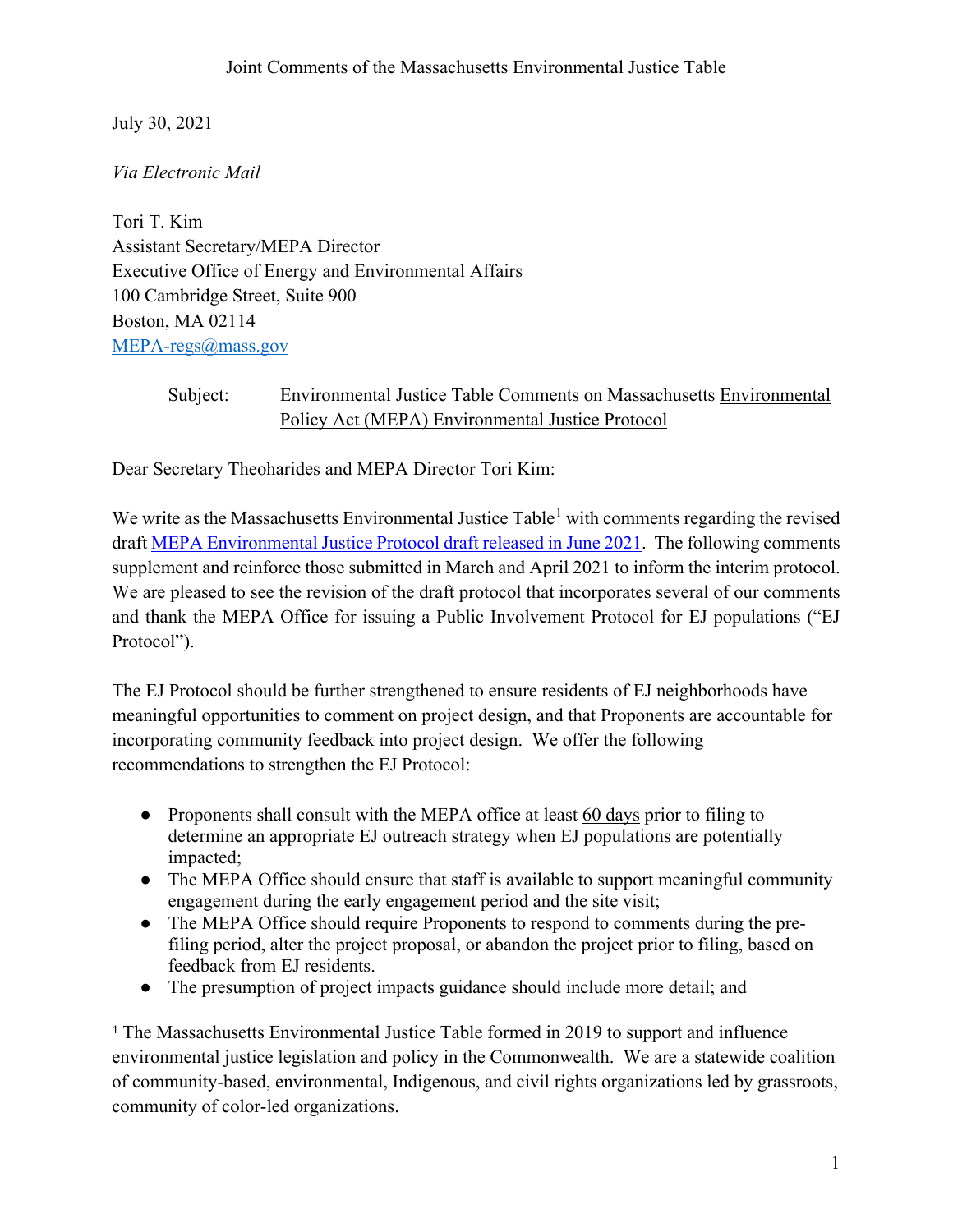Joint Comments of the Massachusetts Environmental Justice Table

• The MEPA Office should convene a meeting to further discuss the language access translation threshold.

## **I. We Support Public Involvement Requirements Prior to Filing with the MEPA Office and Provide Further Recommendations.**

We are pleased to see the following components included in the draft EJ Protocol:

- The submission of a map identifying project location relative to environmental justice (EJ) populations (within a 1-mile and 5-mile radius);
- The requirement to describe whether the project is reasonably likely to affect EJ populations; and
- The requirement for filing a letter of intent prior to filing with the MEPA Office.
- A. Proponents should conduct outreach and engagement at least 60 days prior to filing with MEPA when EJ populations are potentially impacted.

The MEPA Office's EJ Protocol specifies that for a project that affects one or more EJ populations, the Proponent must file a letter of intent 45 days prior to filing. To ensure that Proponents conduct engagement in a meaningful way, with support of the MEPA Office, the Proponent should be required to both submit a Letter of Intent and *consult with the MEPA Office* at least 60 days prior to filing. A 60-day advance notice period will allow time for a Proponent to work closely with the MEPA Office to develop a meaningful outreach strategy and then to conduct outreach prior to filing with the MEPA Office. One way to engage residents is by conducting outreach to local elected and appointed officials, community-based organizations, tribes and Indigenous representatives.

Engaging early with the local population allows them the opportunity to comment on the design of a project prior to filing an environmental review. In this regard, project proponents should be required to report to the MEPA Office and the EEA EJ staff for consultation at least 60 days prior. This should provide enough time to determine an appropriate EJ outreach strategy.

### B. The MEPA Office Should Ensure its Staff is Available to Connect a Proponent with Potentially-Impacted Residents.

The EJ Protocol should require the MEPA Office to provide support both during the early engagement process and the MEPA review process. Prior to filing, Proponents should be required not only to file a Letter of Intent, but also to consult with the MEPA Office to develop a community outreach strategy. The MEPA Office shall ensure that staff is available to support a Proponent during the early engagement period to make connections with potentially impacted EJ populations. Ideally, the MEPA Office and director of EJ at the Executive Office of Energy and Environmental Affairs will offer to facilitate discussions between a Proponent and potentially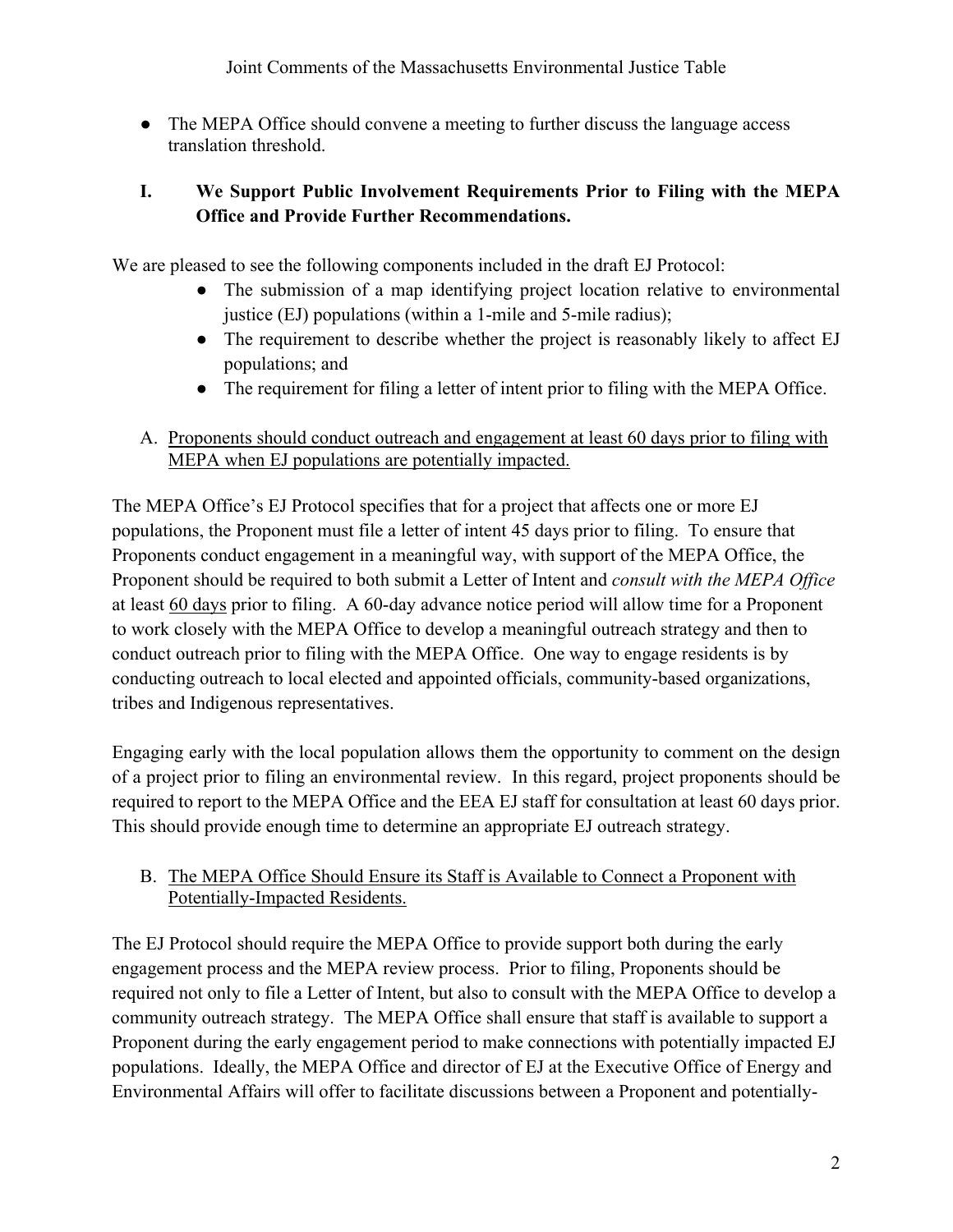impacted residents. For projects that involve site visits, the MEPA Office and Proponents should work together to ensure residents of potentially-impacted EJ populations know about the site visit and can participate in the site visit. Site visits are typically offered during a business day. The MEPA Office and Proponent should consider offering site visits at different times, including evenings and weekends, and recording a site visit that is publicly available.

### C. The MEPA Office Should Require Proponents to Incorporate Feedback from EJ populations into the Filing.

To ensure that community engagement has a meaningful impact on project design, the EJ Protocol should require the Proponent to respond to comments during the pre-filing period, alter the project proposal, or abandon the project prior to filing, based on feedback from residents of EJ populations.

The EJ Table supports the Interim Protocol's requirement that the Proponent invite communitybased organizations, local elected officials, and the EEA director of EJ to a meeting to review the proposed project prior to filing ("information meeting"). However, the EJ Protocol should also ensure that the Proponent is accountable to respond to community feedback at this stage, including by abandoning plans to file with MEPA, altering plans to take into account the comments, or explaining why it chose to continue with the plans. Following an information meeting, the Proponent should be required to adjust the project to address community concerns or abandon plans to file with MEPA, or explain why it will not do so.

Similarly, the EJ Table supports the EJ Protocol's requirements around community engagement during the site visit. However, the EJ Protocol should also require the MEPA Office staff to respond to community concerns raised at this stage. If site visit attendees raise concerns and/or recommended Project changes, the MEPA Office staff should ensure that they understand the information and address those concerns in the Secretary's Certificate. The MEPA Office should consider extending the comment periods beyond the standard 20 or 30 days when a project potentially impacts EJ populations.

Finally, to the extent that EJ neighborhood residents express concerns or ideas about a project, the MEPA Office should consider requiring project changes and mitigation opportunities. The Secretary's Certificate should include, when appropriate, specific mitigation requirements that are tailored to the potentially impacted EJ population's needs and requests. These mitigation measures should reflect community ideas.

## **II. The Presumption of Project Impacts Should Include More Details.**

We support the EJ Protocol statement that absent compelling information to the contrary, any project impacts within one mile of EJ population will negatively affect such EJ populations. We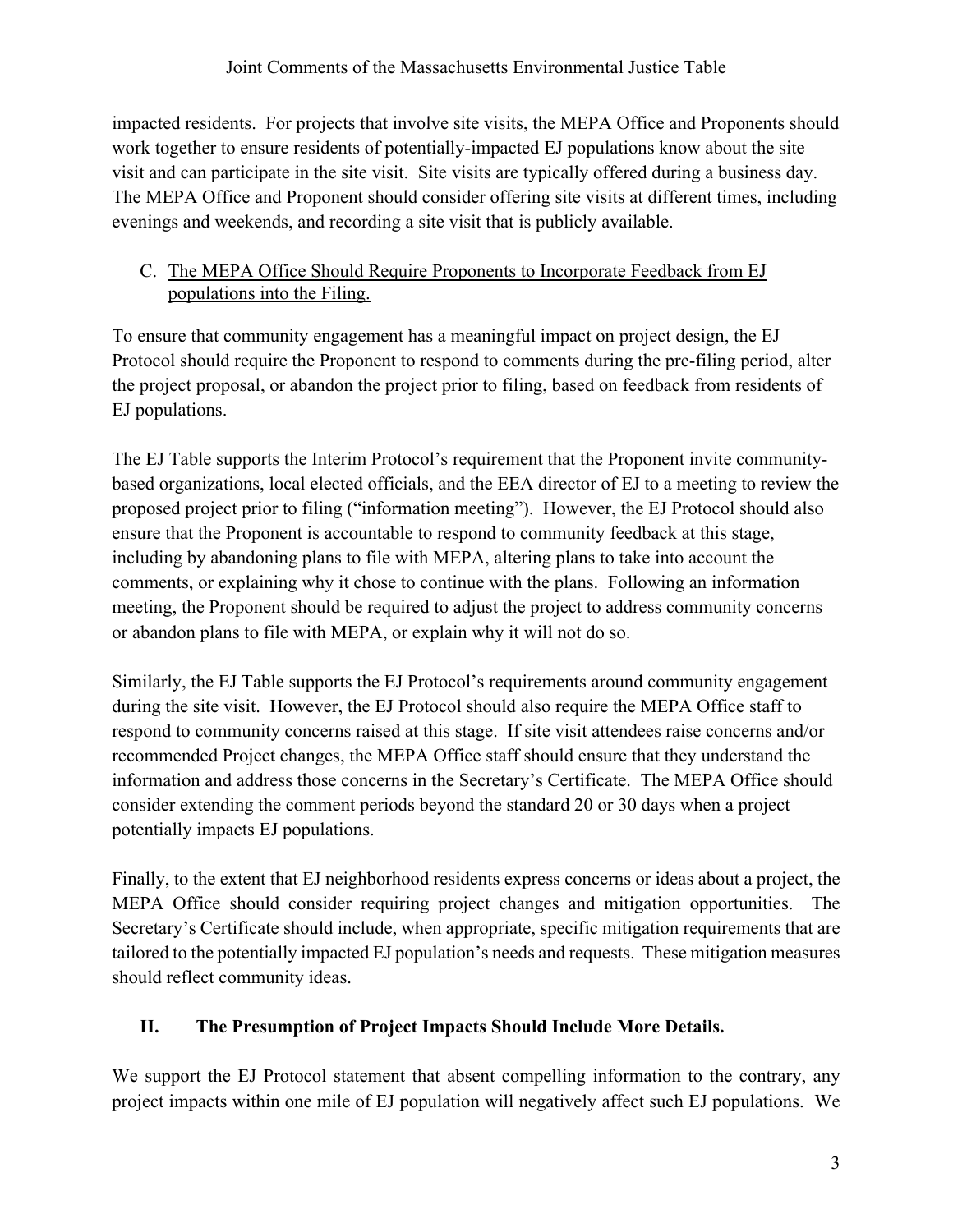recommend that the EJ Protocol state examples of the types of exposures or actions that constitute project impacts, including, but not limited to air emissions from construction or facility operation, water releases and discharges during construction and facility operation, tree removal, land alternation, adding vehicle trips, altering access to public transportation, increasing the presence of police officers, and altering noise exposure. We also support the presumption that any project that will require an unusually large volume of project-related or construction-related diesel trucks or equipment may be regarded as affecting air quality up to 5-mile radius. Unusually large volume should be deemed to include adding more than 25 trips/day or construction equipment that will operate more than 100 hours throughout the lifetime of the project construction. Proponents should discuss how to avoid or mitigate these emissions.

We also support the presumption that the Secretary shall retain discretion to reject any documentation and associated ENF/EENF filling as incomplete based on non-compliance with EJ public involvement requirements and may require an extension or repetition of the MEPA review due to such non-compliance.

# **III. The MEPA Office Should Convene a Meeting with Data Experts to Clarify When Translation and Interpretation Services Will Be Required.**

A goal of the EJ Protocol is to ensure that potentially-affected populations are able to meaningfully engage in the public process for the project. Language access is a key component of ensuring meaningful engagement. The EJ Protocol indicates that if limited English proficiency is one of the criteria that triggers an EJ population designation within the one or fivemile radius, then written and oral translation and interpretation services should be provided in all languages spoken by a significant portion of the populations, or at least 5 percent of the census block. We question the dataset to be used, the decision to use data by census block, and a 5 percent trigger.

### A. Some datasets contain large margins of error that may affect the reliability of information.

Data regarding limited English proficiency status could be based on decennial census data or American Community Survey ("ACS") data. Though the 2020 census is complete, the results and data are not yet available. While the decennial Census reflects a broader sample size, the ACS is updated more regularly and therefore will better capture demographic shifts. This may also be an aspect in which it is preferable to err on the side of inclusivity – while ACS data may be less statistically rigorous, they are more likely to capture a more current population. However, the decennial census is more statistically rigorous than ACS data and this should be considered as well. Relying on the 2010 census data would ensure lower margins of error compared to the more recent ACS data, though that data is likely outdated and not reflective of current language needs.

According to the most recent 5-year ACS estimates, there are 2,617,597 limited English speaking households in Massachusetts, with a margin of error  $+/$ -4,909. Of these households, 152,845 are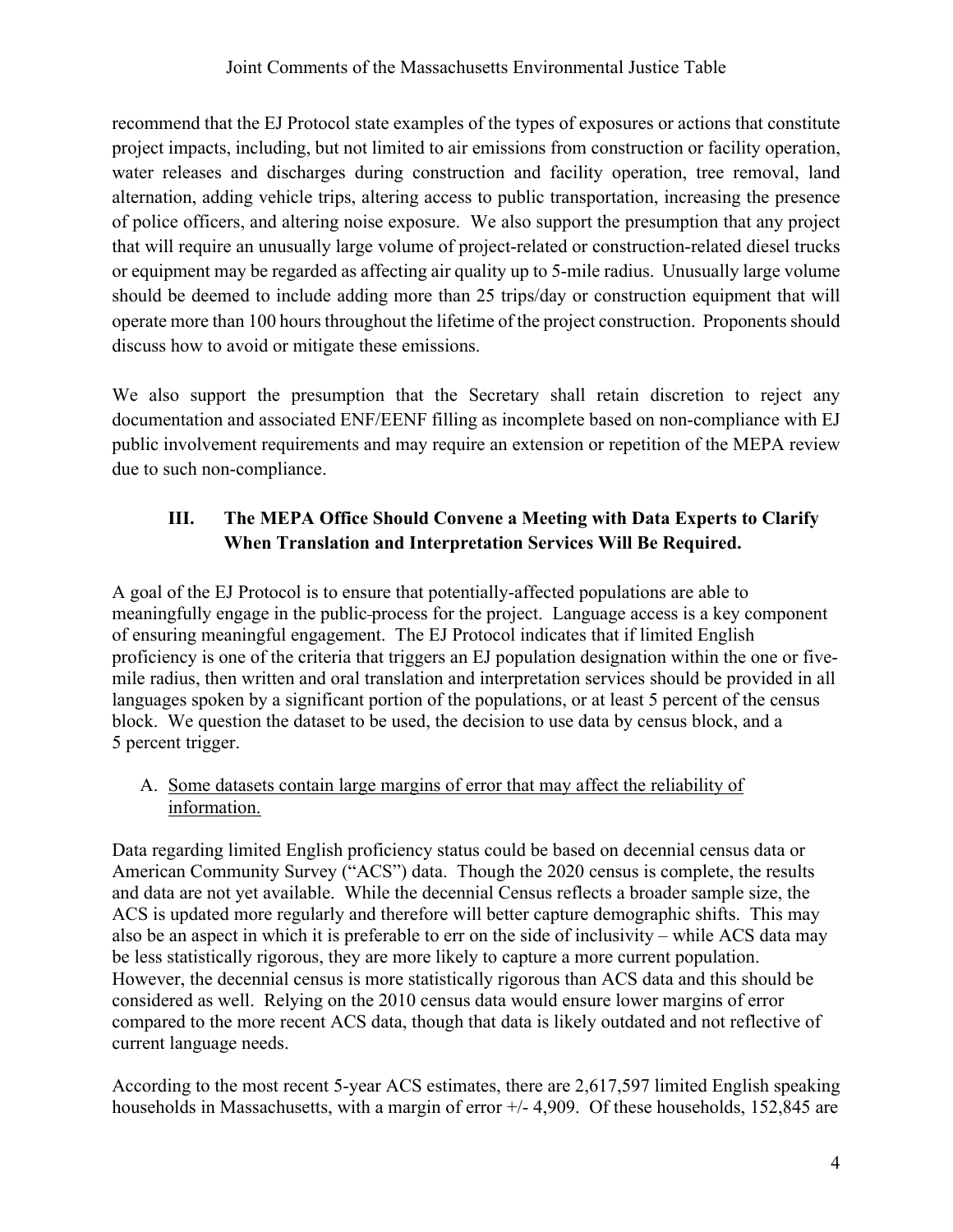limited English speaking households, with a margin of error +/- 2,902. Or, 5.8 percent of households in Massachusetts are limited English speaking with a  $+/-0.1$  margin of error.<sup>[2](#page-4-0)</sup> When analyzing the languages spoken, the margins of error are even greater.

Regarding margin of error concerns, an approach of aggregating census tracts will provide a larger sample size which will reduce error. Beyond this, we recommend erring on the side of inclusivity; it would be more detrimental to not provide translation and interpretation services to people requiring them rather than to provide translated documents that benefit a smaller number of people than intended. We recommend a stakeholder meeting that includes people with GIS and statistical experience to work through these details.

B. Instead of using data based on census block, consider drawing a radius to determine the significant portion of the population that would trigger translated materials.

We recommend that proximity be determined by a radius rather than simply be based on the census tract that the project is in, since a project located on the edge of a census tract could have a significant impact on neighboring tracts which would not otherwise be captured. For each project, we recommend the following steps to determine whether translation services should be provided:

- Draw a radius of 1 or 5 miles around the MEPA project in question.
	- A minimum radius of 1 mile is generally accepted and supported by the literature, and a 5 mile radius could be used for projects with associated air emissions, which may have more of a geographic reach than other impacts. This aligns with the EEA Environmental Justice Policy 2017.
- Determine whether that radius intersects with any environmental justice populations per the [EJ Viewer Tool.](https://mass-eoeea.maps.arcgis.com/apps/webappviewer/index.html?id=1d6f63e7762a48e5930de84ed4849212)
	- If yes, determine whether English isolation is a characteristic of any of these block groups.
	- If yes, draw a 1- or 5-mile buffer using GIS around the site, and for all census tracts that intersect that buffer, take the sum of the population and then calculate the percentage of the population that speaks each language and identifies as limited English proficiency. Provide translation services for any languages that are spoken by more than a certain percent of the population according to census data on language spoken at home by ability to speak English (table B16001).
	- Additionally, community outreach should be conducted to determine whether translation should be provided for other languages identified in the census reporting but below the  $X\%$  threshold. It is possible that the census may be underreporting on these languages and therefore outreach is important to ensure that people speaking these languages are not overlooked in the public involvement process.

We recommend that the threshold to trigger language translation and interpretation should be to err on the side of inclusivity, which could only result in providing more translated information to the community rather than failing to accurately inform them. Other considerations include using

<span id="page-4-0"></span><sup>&</sup>lt;sup>2</sup> The relevant [table ID is S1602.](https://data.census.gov/cedsci/table?text=english&t=Language%20Spoken%20at%20Home&g=0400000US25&tid=ACSST5Y2019.S1602&hidePreview=true)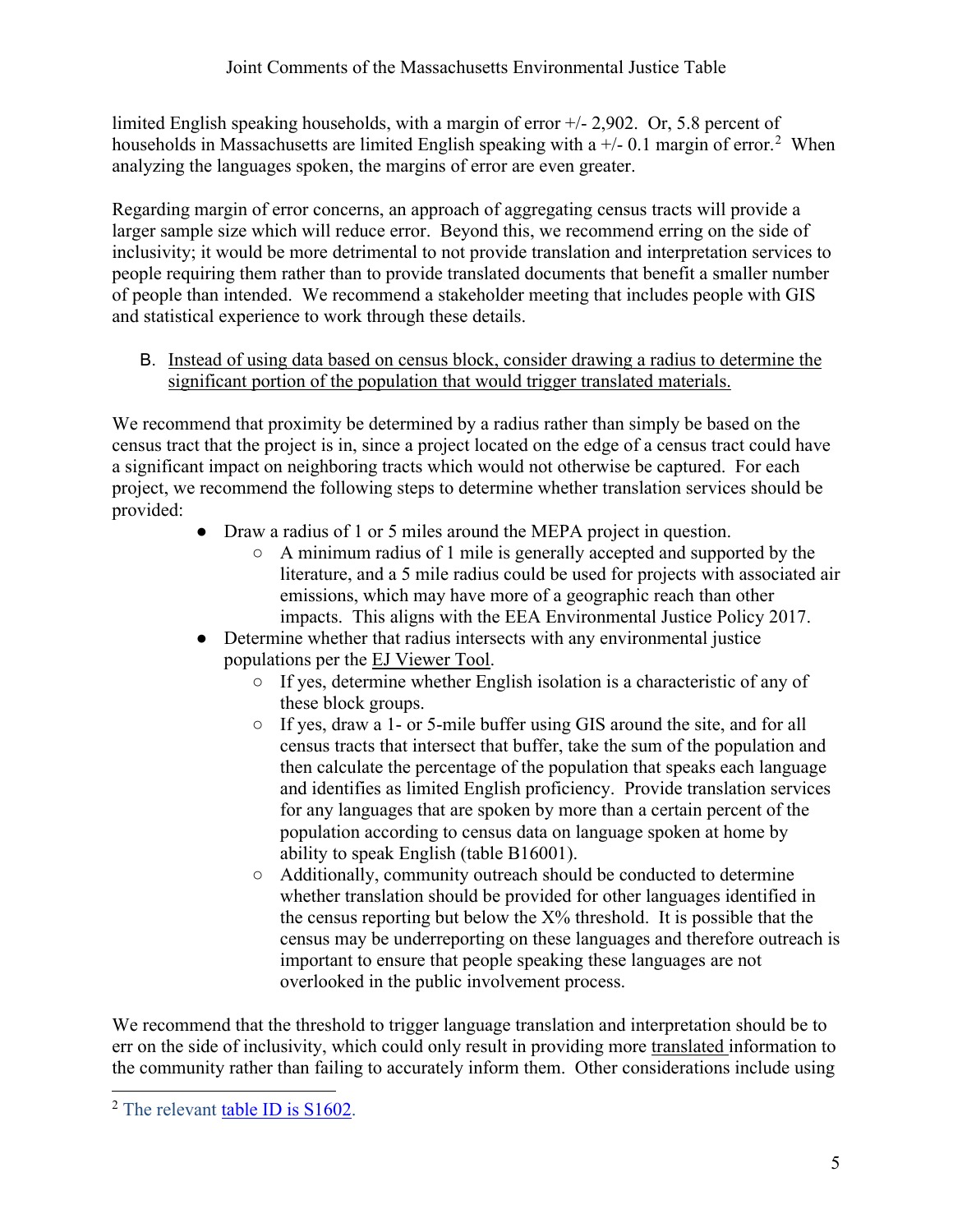#### Joint Comments of the Massachusetts Environmental Justice Table

publicly available data so that the approach of determining which languages require translation is replicable, and aligns with the MA Environmental Justice definition and policy.

### C. MEPA should require simultaneous interpretation to allow for two-way communication, and translation and interpretation services should maintain quality.

The interpretation should be carried out as soon as the event starts, so that Portuguese speakers, for example, understand what someone is saying in English and the English speakers understand what someone is saying in Portuguese. In this light, it is essential to maintain the quality of translation and interpretation services. We recommend an elaboration of a list of translation service providers which project proponents may use to meet their needs and ensure the accuracy of translations and interpretation for public involvement. Subpar services, such as a translator lacking the skills or technical knowledge needed to accurately capture and convey the information, impede equity in public participation. We recommend identifying language services providers with the technical knowledge needed to accurately translate technical nuances which influence the public's understanding of proposed activities and therefore its ability to provide feedback.

Also, translation and interpretation requirements should include the need for headsets which can be used for some persons who are hard of hearing. In the same manner, an ASL interpreter should be available for any persons in the audience requiring sign language. Ensuring interpretation and translation quality implies the neutrality of service providers. This means that conflict of interest checks should be performed periodically before they are added as reference.

### **III. MEPA Should Review and Update the Review Thresholds.**

We are pleased that the new MEPA protocol considers a review for the expansion of an electric generating facility with a capacity of 25 or more MW, and further recommend a lower threshold for new electric generating facilities, powered by fossil fuels, with a capacity of 35 or more MW.

For land use, we recommend the reporting of the removal of healthy mature trees due to a development, transportation, or other construction project. If trees are proposed to be removed, proponents should explain whether they plan to replace trees on site or otherwise mitigate the loss of tree canopy and the benefits it provides. In a similar way, project proponents should detail what trees and vegetation will be added to the site. Any local and/or state requirements that apply to the project related to tree removal (i.e., tree ordinance, bylaw, or regulations) should be cited by the proponent. The no tree loss option should be highly recommended to project proponents.

We reiterate the health risks associated with transportation (air and water pollution) in addition to increased congestion and inequities. We recommend reviewing the existing threshold to reduce public transit service by an average of ten percent, increasing transit fares at an average of two percent, changing highway lane designations that increase the number by average daily trips by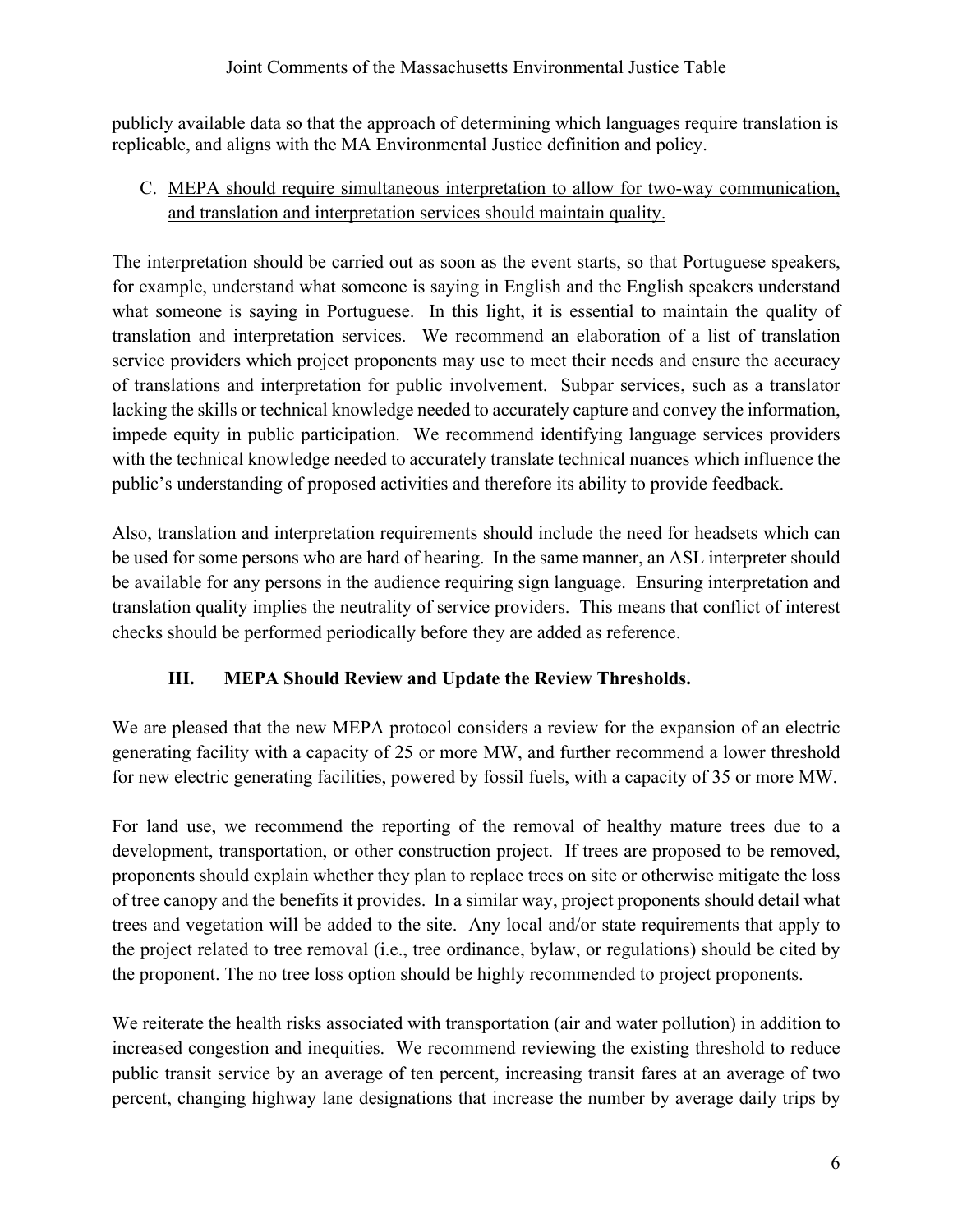the amount, suspension of bus, rail, rapid transit, commuter rail and ferry service more than ten percent if such suspensions will last longer than 30 days, and transportation of hazardous material by any mode of transportation.

## **IV. There Should Be Ongoing Engagement with the Community After Filing the Environmental Notification Form (ENF).**

It is important to improve and develop the methods for addressing, tracking, and measuring progress toward achieving environmental justice.<sup>[3](#page-6-0)</sup> We therefore recommend the establishment of report mechanisms to keep track of public concerns and project activities. Reporting mechanisms involve the collection and circulation of core information about the project to keep stakeholders informed about its status.<sup>[4](#page-6-1)</sup> While these mechanisms will enable Proponents to periodically update the public about ongoing activities, a complaint mechanism can be made available at the MEPA Office to enable EJ populations or community-based organizations to report any issues arising from project developments.

Project Proponents should follow-up with identified EJ populations after the operation of the project. This is the monitoring and evaluation of the impacts of the project for the management of, communication about, the environmental performance of the project.<sup>[5](#page-6-2)</sup> For example, public meetings or hearings can be used to update the potentially-affected populations on ongoing activities, provide resources about potential impacts (risks that were not accounted for in initial public involvement processes), mitigation strategies, and open discussion for further input from the public. This process should include language translation and interpretation.

<span id="page-6-0"></span><sup>3</sup> Environmental Justice in your Community, UNITED STATES ENVIRONMENTAL PROTECTION AGENCY (EPA), [https://www.epa.gov/environmentaljustice/environmental](https://www.epa.gov/environmentaljustice/environmental-justice-your-community#region6)[justice-your-community#region6.](https://www.epa.gov/environmentaljustice/environmental-justice-your-community#region6)

<span id="page-6-1"></span><sup>4</sup> UKEssays. (November 2018). Monitoring And Reporting Mechanisms Information Technology Essay. Retrieved from [https://www.ukessays.com/essays/information](https://www.ukessays.com/essays/information-technology/monitoring-and-reporting-mechanisms-information-technology-essay.php?vref=1)[technology/monitoring-and-reporting-mechanisms-information-technology-essay.php?vref=1.](https://www.ukessays.com/essays/information-technology/monitoring-and-reporting-mechanisms-information-technology-essay.php?vref=1)

<span id="page-6-2"></span><sup>5</sup> Morrison-Saunders, A and J Arts (2004) (eds) *Assessing Impact: Handbook of EIA and SEA Follow-up*, Earthscan James & James, London.